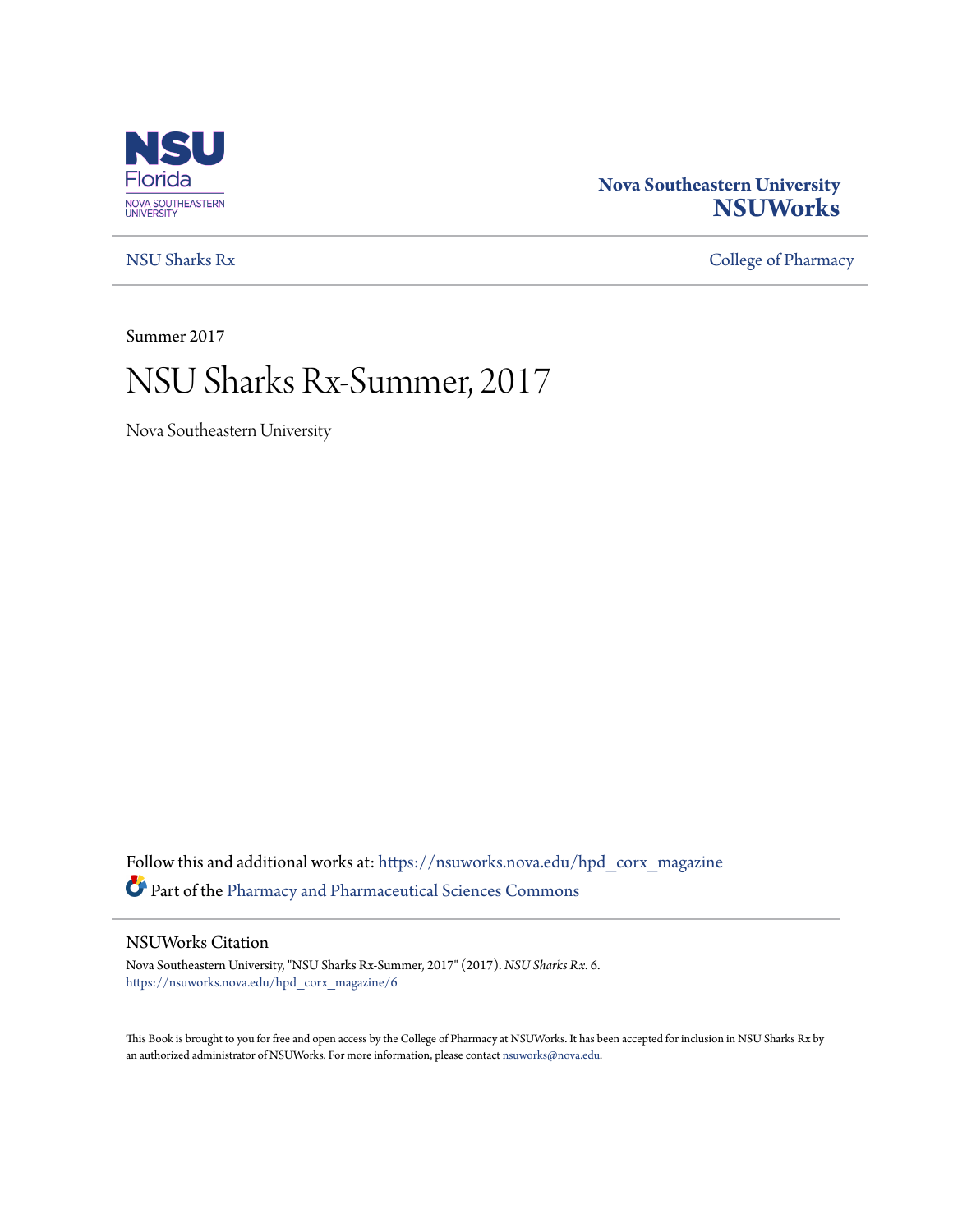





Lisa Deziel, Pharm.D., Ph.D.

My sincere congratulations to the NSU College of Pharmacy Class of 2017 Pharm.D. and Ph.D. graduates! This graduating class included students who concurrently completed their Master of Business Administration or Master of Science in Biomedical Informatics degrees! We are all so very proud of our students' accomplishments and cannot wait to follow their professional successes. Four years ago, I was named dean; since then I have had the privilege of overseeing our students' journeys and our college's recognitions for the innovative and worthwhile work we do. This newsletter highlights achievements of the faculty, staff, students, and alumni of the NSU College of Pharmacy. I am continually amazed by the talent and passion of our team and hope you read this edition with similar pride and amazement. To our alumni, please submit your news and keep in touch with us!

Dean, College of Pharmacy

*Shark Pride!* Lisa Deziel, Pharm.D., Ph.D.

# **COLLEGE PRIDE**

**COP opens ICUBAcares Center**



[NSU's College of Pharmacy](http://pharmacy.nova.edu/index.html) recently teamed up with the Independent Colleges and Universities Benefits Association [\(ICUBA](https://www.icuba.org/)) and OptumRX, to create ICUBAcares – a resource which provides more than 15,100 employees of Florida not-for-profit colleges and universities and other educational institutions medication related services including Medication Therapy Management (MTM), drug information, and formulary review.

As anyone who has started a new medicine recently will tell you, taking the drug properly, dealing with potential side effects and drug interactions as well as getting

insurance approval can be overwhelming. Imagine how challenging it would be if you're fighting cancer or even simply caring for a sick child and dealing with medication questions or problems. Click [here](http://bit.ly/2pBgX4t) to read the press release and learn more how this new resource can help you.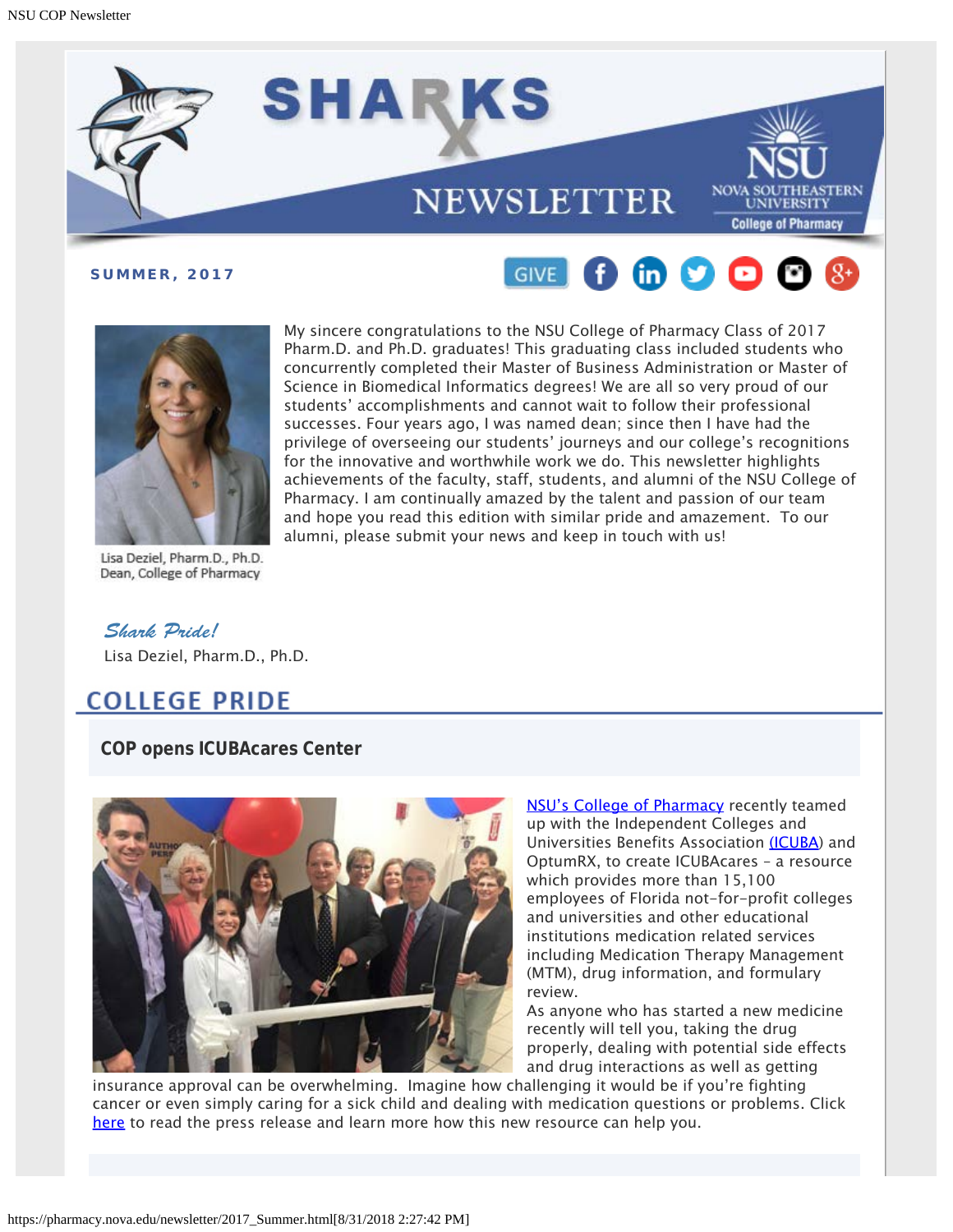#### **College awarded Excellence in Education Award from NACDS Foundation**

The National Association of Chain Drug Stores (NACDS) Foundation recognized NSU's College of Pharmacy (COP) for its innovative education program submission, presenting the college with the Wayne Roberts Memorial Scholarship at the organization's annual meeting. The \$20,000 award, generously supported by Apotex Corporation, was one of only six scholarships given to accredited colleges and schools of pharmacy across the country. We are proud of our team at NSU COP who put this program together and look forward to transforming the profession. Read more about the [Adherence Transitions of Care and Medication Therapy Management Center](https://www.nova.edu/publications/pharmacy/sharks-rx-spring2017/#12-13) in our SharksRx 2017 magazine. To read more about the award [click here](https://nsunews.nova.edu/nsus-college-of-pharmacy-receives-excellence-in-education-award-from-nacds-foundation/).

#### **Puerto Rico Campus kicks off Puerto Rico Pharmacist Week**



Faculty and students at the Puerto Rico Campus kicked off Pharmacist Week celebrating over 500 years of Puerto Rican pharmacy history. Ariel Tarraza ('19) did an outstanding job as Master of Ceremonies directing an evening of celebration, music, poetry, and history. Lcda. Gladys Montañez delighted the audience with readings from her book "Cuentos de Botica", a compilation of folkloric short stories evoking pharmacy of the 19th century, followed by a journey through the history of the pharmacy profession housed at the Museum of the Puerto Rican Pharmacy by Sandra Fábregas, Ph.D., pharmacist and renowned Puerto

Rican historian. Brenda Hopkins, pianist, provided a musical interlude, and Kalumi Ayala, Pharm.D., ('05) assistant professor, presented a musical number accompanied by Luis Taveras ('20) and Jonathan Corporán ('20) on the guitar. First year student Wildalis Novoa ('20) was recognized as the recipient of the PR Pharmacists Association (CFPR) Scholarship. 34 pharmacists from diverse practices across the island were present and the college recognizes the support and presence of Lisa Dwyer, associate director, Health Economics & Outcomes Research, and Gary Grajales, Senior Regional Account Executive, from Boehringer Ingelheim.

#### **SharksRx 2017 Magazine**



The third edition of SharksRx 2017 magazine is now [available on line](http://pharmacy.nova.edu/magazine/index.html). The magazine is full of interesting articles on innovations and entrepreneurship being done by our alumni, faculty, and students, and how the college is transforming the profession. Don't forget to send in your contributions and suggestions to **[copalumni@nova.edu](mailto:copalumni@nova.edu)** 

# **STUDENT PRIDE**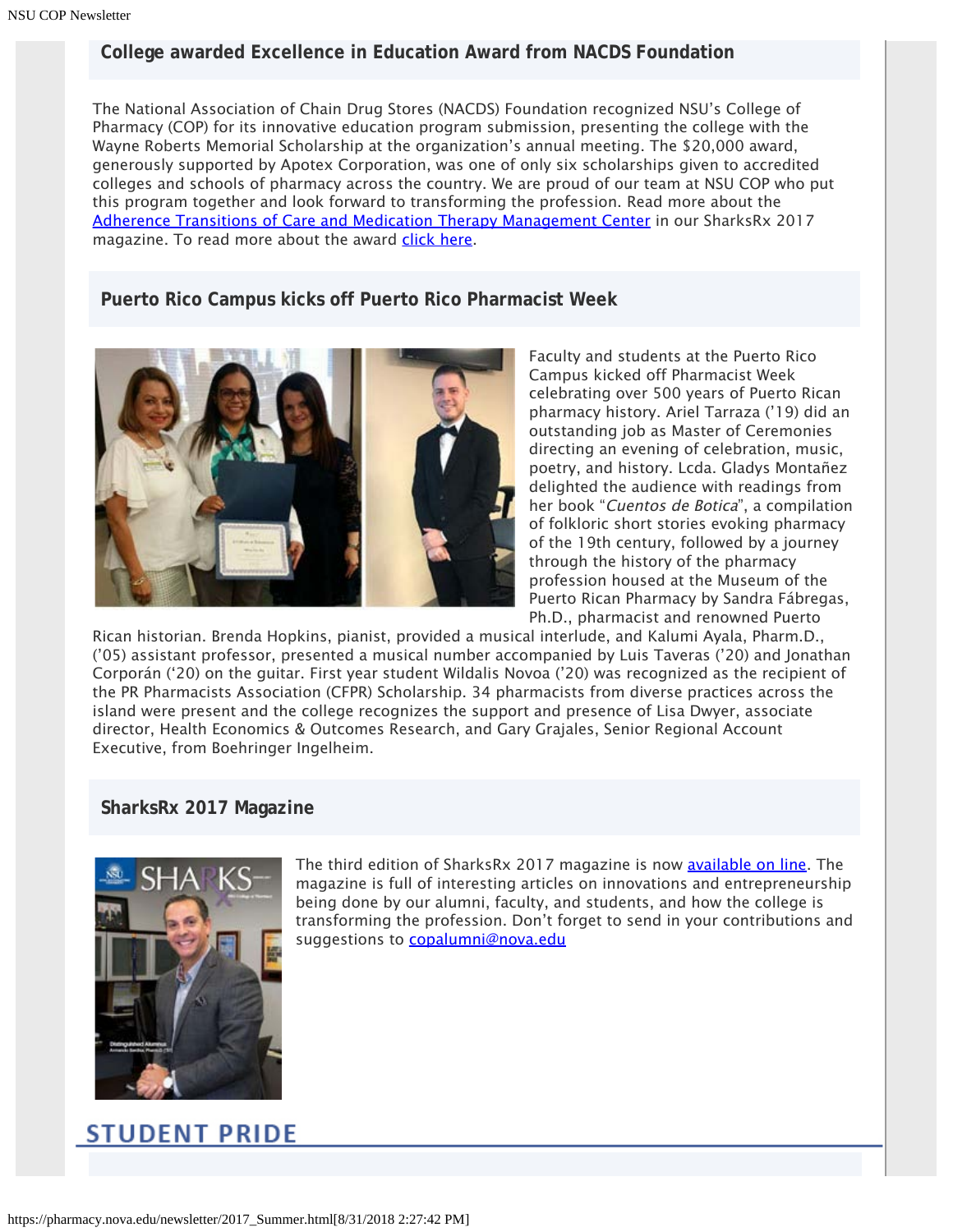#### **Celebrating Our 2017 Graduates**



Each year the College of Pharmacy celebrates our graduating class, and this year is no different. We are proud of our 234 Pharm.D. graduates, consisting of 70% female and 30% male, mirroring the trend in the profession. Five graduates awarded the Doctorate of Philosophy in the Pharmaceutical Sciences degree were also recognized in this year's ceremony, held at the Rick and Rita Case Area at the Don Taft University Center on the NSU campus in Fort Lauderdale.

Among the graduates was Paula Lopez-Trigo, Pharm.D. Lopez-Trigo was the victim of a near fatal accident when she was hit by a drunk driver, resulting in traumatic brain injury forcing her to take a one-year leave of absence to rehabilitate and recover before returning to complete her degree. Her grit and determination is an inspiration to us all. [To read more click here](http://www.mypalmbeachpost.com/news/local/woman-graduates-college-years-after-awful-wreck-caused-drunk-driver/6MwdOXNHxhxIJKycNvQQkJ/).

The week's events included the annual Awards Dinner Dance at the Broward Convention Center with faculty, students, and family members in attendance. The College recognized students with a number of awards acknowledging excellence in academics, leadership, community engagement, research, and service. Dean Deziel commended the class on their commitment to the profession and their responsibility as pharmacists to transform the profession for future pharmacists and continue to be involved in college and alumni events.

Graduates are moving on to exciting PGY-1 residencies and careers throughout the United States and Puerto Rico including the VA systems in Florida, Puerto Rico, and California. In addition, several former graduates have secured PGY-2 residencies in solid organ transplant, infection diseases, and cardiology and continue to impact the profession.

#### **Pharm.D. students receive AFPE Gateway to Research Award**



Katie McCrink

Dana Holger

Katie McCrink ('18), and Dana Holger ('19) were selected from a highly selective pool of applicants to receive the 2017 American Foundation for Pharmaceutical Education (AFPE) Gateway to Research Award. This scholarship award provides a unique opportunity to participate in faculty-mentored research and encourages students with the aptitude and desire to pursue a career in research and continue their education in a Ph.D. program. The stipend award will be used for research related expenses in support of the student's research interests.

McCrink is conducting cardiovascular research under the guidance of faculty mentor Anastasios Lymperopoulos, Ph.D., associate professor of

pharmaceutical sciences, on the study of certain neurohormonal receptors that control cardiac function, in an effort to come up with new and better drugs for heart failure. Specifically, her scholarshipawarded project focuses on developing a novel drug to combat high levels of aldosterone, a toxic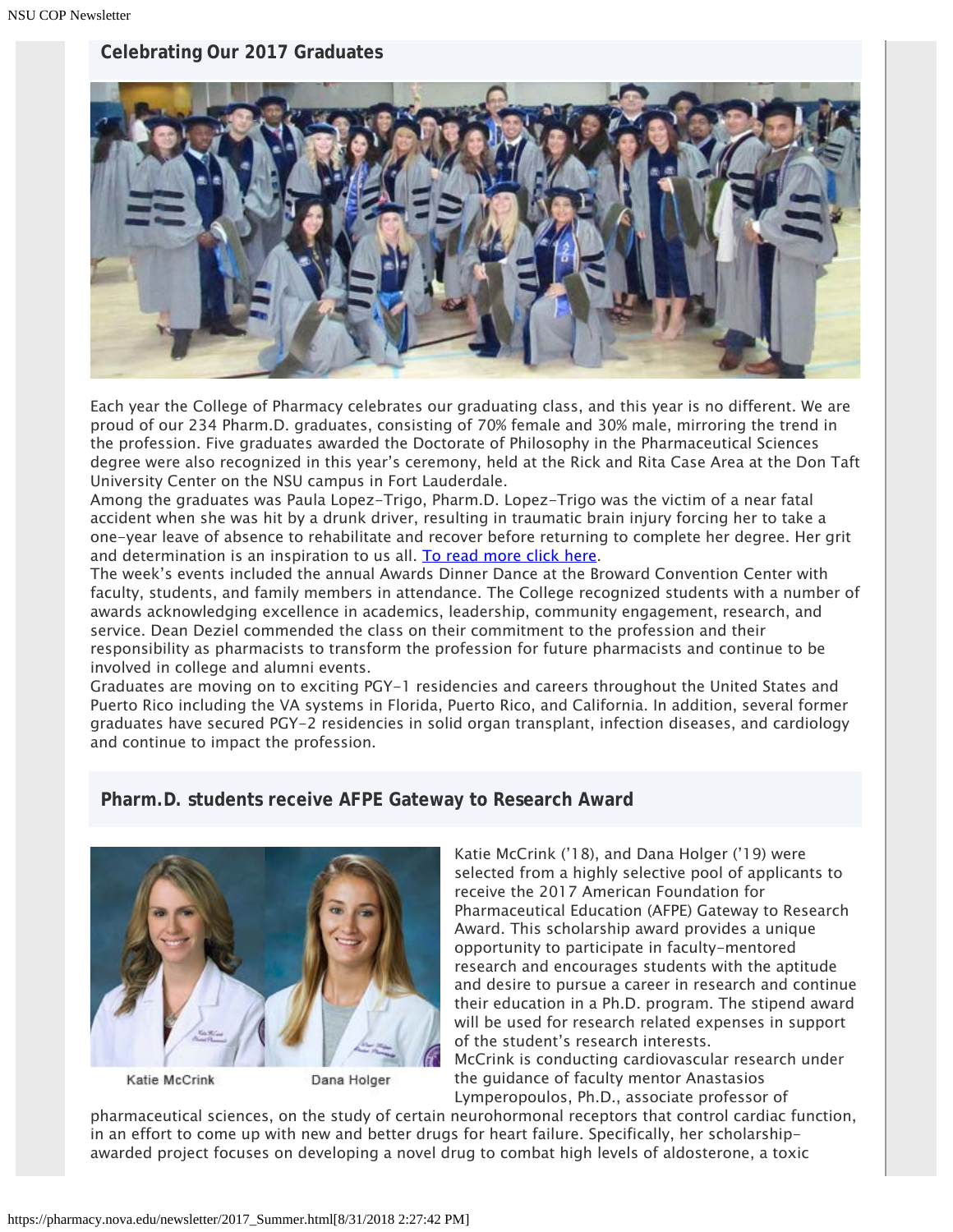hormone in heart failure, by suppressing its production from the adrenal glands. Holger conducts research alongside Malav Trivedi, Ph.D., assistant professor of pharmaceutical sciences exploring how the environment, nutrition/diet and exercise regulate genes in the body, and how epigenetic changes turn genes off and on – a modification of the DNA called methylation in neurological diseases like Autism, Alzheimer's and drug addiction.

#### **28 Dean's Ambassadors inducted**



Each year the College of Pharmacy (COP) selects students to serve in the Dean's Ambassador Program. The program was founded in 2009 at the Fort Lauderdale/Davie Campus and later expanded to the Palm Beach Campus and the Puerto Rico Regional Campus. Student ambassadors are selected based on academic achievement, Shark pride, and commitment to excellence. Ambassadors represent the college and university at onand off-campus events, among alumni, preceptors, constituents, affiliated organizations, professional communities, and the general public. In addition to engagement, students are mentored by faculty in leadership, networking, presentation skills, teamwork, and business protocol to better prepare them as future role models and leaders in

healthcare. This year 28 new members were inducted. A complete list of Dean's Ambassadors can be found on the **Dean's Ambassadors web page**.

#### **PharmaCon 2017**



The college is proud of its outstanding students who presented their innovative ideas as this year's third-year seminar PharmaCon 2017. Students in the Class of 2018 were challenged to come up with unique ideas which would transform the profession and to present them to faculty and guest judges. Ideas encompassed four categories: Technology/App-Based, Pharmacy-Based Services, Academic/Teaching-Based, and Pharmacy-Based Products. For a complete list of topics and winners visit [PharmaCon 2017](http://pharmacy.nova.edu/pharmacon/pharmacon-2017.html). Read more about how the idea got started in **Sharks Rx magazine - Pharmacy** [Students Dive into Innovative Projects.](https://www.nova.edu/publications/pharmacy/sharks-rx-spring2017/#12-13)

**Third year student honored as Guest Speaker**



Yana Vorontsova ('19) was chosen from among hundreds of students to be the student speaker at the annual The Big Thank You, a special luncheon for NSU scholarship benefactors and recipients. Subsequently, she also presented to the NSU Ambassador's Board, where she similarly entertained and educated the audience. In addition to studying for her Pharm.D., conducting research with Mutasem Rawas-Qalaji, Ph.D., associate professor, department of pharmaceutical sciences, on epinephrine sublingual tablets, she is also concurrently enrolled in the M.B.A. program with a concentration in business analytics. Yana is also the 2016 recipient of the William D. Hardigan Endowment Scholarship. For the full transcript of her presentation *click here*.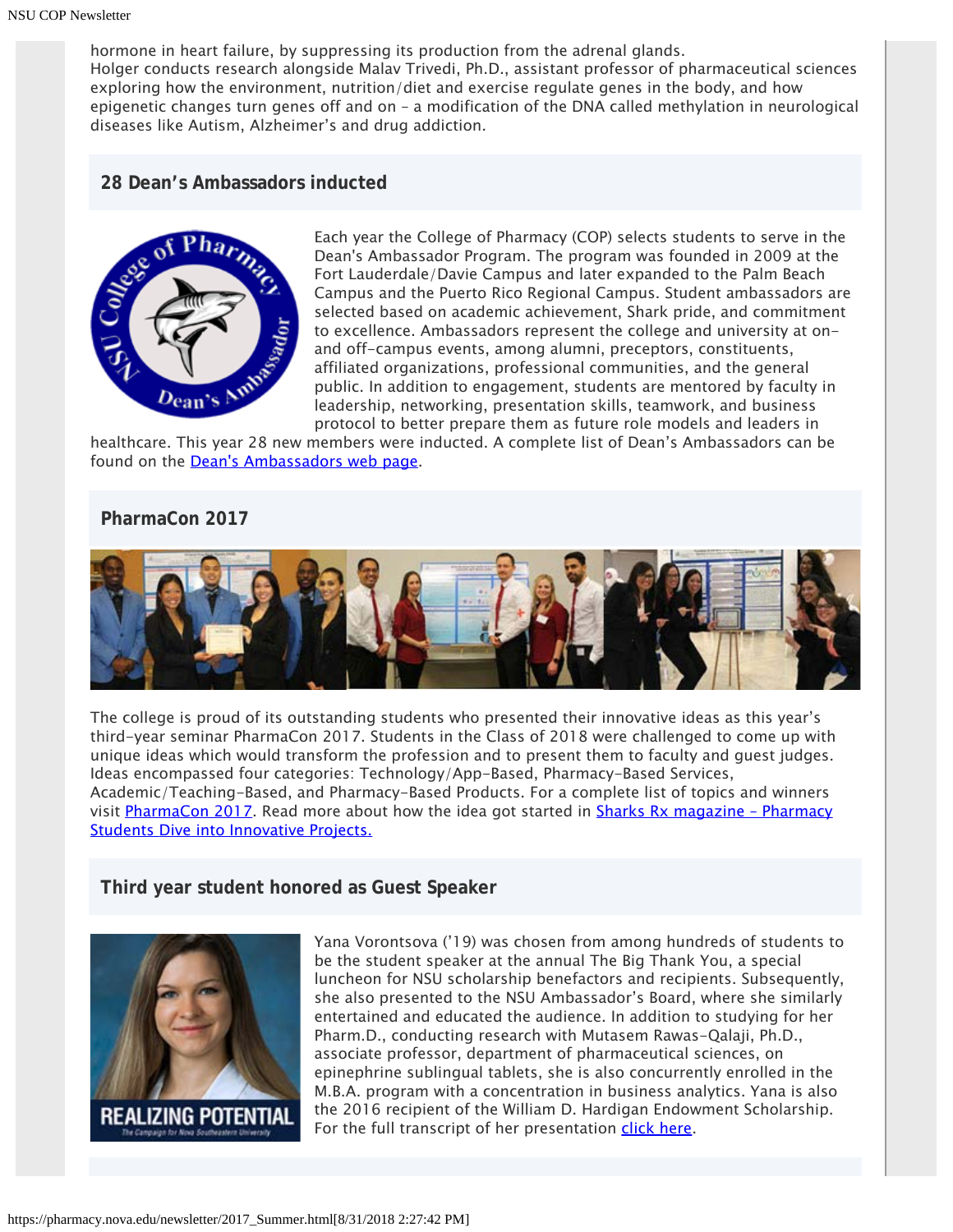#### **Fourth year student attends Cardinal Health Student Leadership Conference**



Farley Saint-Louis ('18) was selected to represented NSU COP at this year's Cardinal Health Student Leadership Conference in Houston, Texas. The all-expense paid conference joins the top pharmacy students from across the country in a two-day program preparing student pharmacists to assume leadership roles in health-systems pharmacy. Saint-Louis was one of 38 passionate, hard-working, and inspiring student leaders from over 25 pharmacy schools nationwide. He states "I never imagined how just two days could have such

a substantial impact on my future and equip me with unique leadership skills, knowledge, and confidence, that will allow me to further grow as an individual and professional". This is just one of the ways Cardinal Health expresses gratitude to the profession. Saint- Louis is shown here (2nd left) with some of the student attendees at this year's conference.

#### **Student Docs Care**



The Student National Pharmacist Association (SNPhA) in association with the Health Professions Division (HPD) Asian Student Association held an inter professional health fair entitled Student Docs Care at Immanuel Mission Church (Korean) in Pembroke Pines. Members of the church and the Asian community were counseled on blood pressure, blood glucose, and bone density screening. In addition to student pharmacists, students from the College of Optometry, College of Osteopathic Medicine, and the Department of Physical Therapy, provided eye examinations, osteopathic manipulation and physical therapy techniques. Also present were Scott Kjelson, Pharm.D., ('14), director of student transitions, and Tina Joseph, Pharm.D., assistant professor, pharmacy practice, who provided medication counseling and guidance to the student pharmacists.

#### **Phi Delta Chi educates the community on healthy eating habits**

Phi Delta Chi (PDC) Pharmacy Fraternity at NSU's College of Pharmacy participated in NSU's 14th Annual CommunityFest in Febuary, to educate and raise awareness about healthy eating for children. Childhood obesity is a concerning problem in our country, and children from low-income families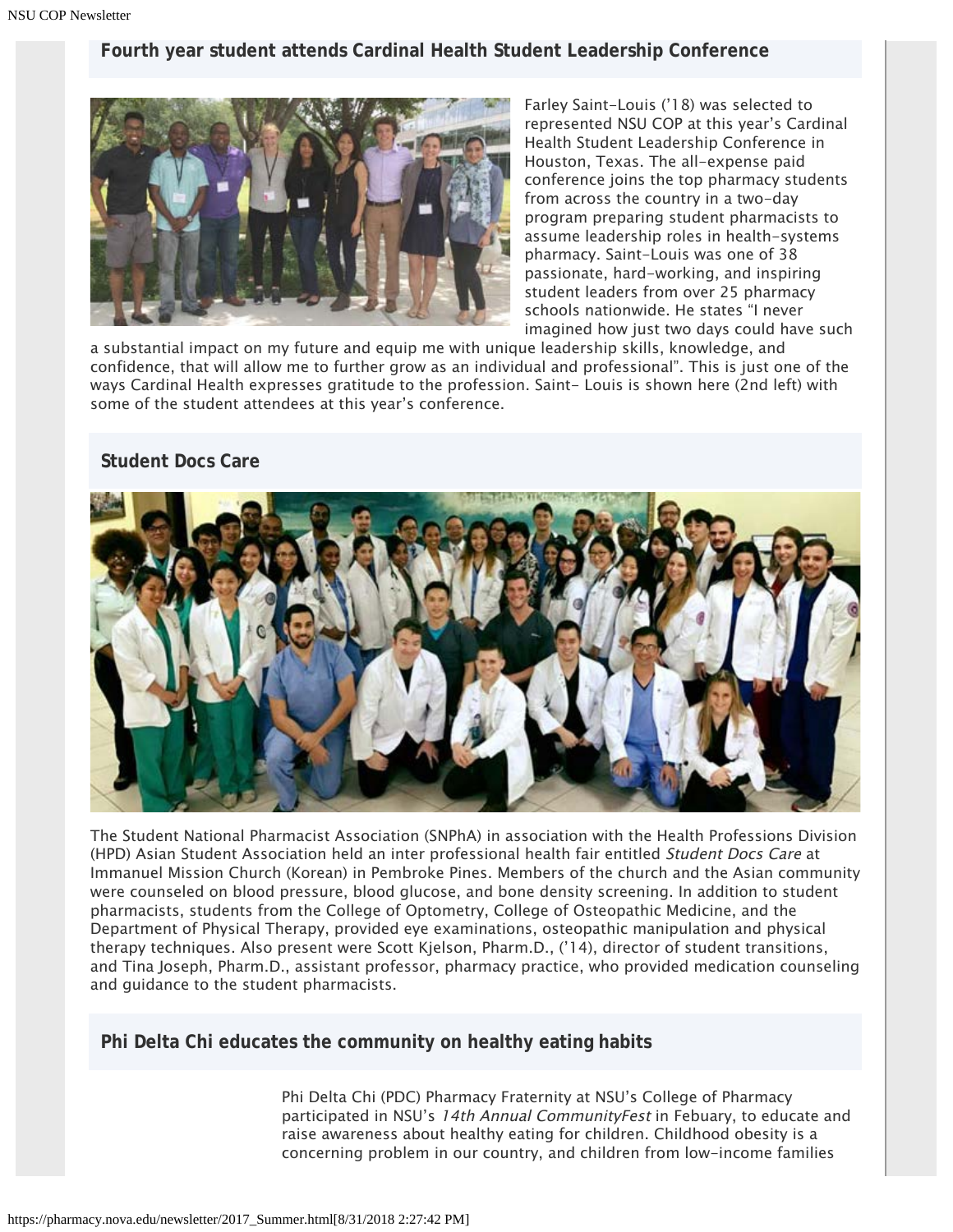

are the most affected. In an effort to educate children to eat healthier, PDC created a booth designed with interactive and educational games for the community. [Read more](https://nsunews.nova.edu/phi-delta-chi-educates-on-healthy-eating-habits-2/).

# **FACULTY PRIDE**

**Dean's Innovation in Teaching Award 2017**



Jose Valdes, Pharm.D., ('12), assistant professor, pharmacy practice, was selected as this year's winner of the Dean's Innovation in Teaching Award. The award recognizes and promotes teaching innovation among faculty members in the college. Valdes created an educational game similar to Heads Up! on his smartphone to use with his APPE students. The goal is to improve learning, confidence, and develop medication knowledge. Students are given charades-like clues to identify drugs used during their APPE Neurology experience. The game is popular with the students and Valdes hopes to expand its use in the future.

#### **David Gazze, Ph.D., receives Golden Apple Award**



David Gazze, Ph.D., clinical assistant professor of pharmaceutical sciences, was awarded this year's Golden Apple Award. The award honors professors who demonstrate teaching excellence and is voted on by the graduating class. Gazze demonstrates high enthusiasm and is recognized by students as dedicated to student learning. Other finalists included Young Kwon, Ph.D., associate professor of pharmaceutical sciences, Jose Valdes, Pharm.D., ('12) assistant professor of pharmacy practice, and Elizabeth Sherman, Pharm.D., ('07), assistant professor of pharmacy practice. Pictured on the left are David Gazze, Ph.D. and Rochelle Nappi, B.A., M.S., Ed.D., assistant dean, Palm Beach campus.

#### **Robert C. Speth, Ph.D. named World Class Faculty**

Robert Speth, Ph.D., professor of pharmaceutical sciences, was presented with the Greater Fort Lauderdale Alliance's 2017 World Class Faculty Award. Speth's research projects have received more than \$1 million in grant funding and includes an inter-professional team of diverse practitioners and students. Speth was also named the recipient of the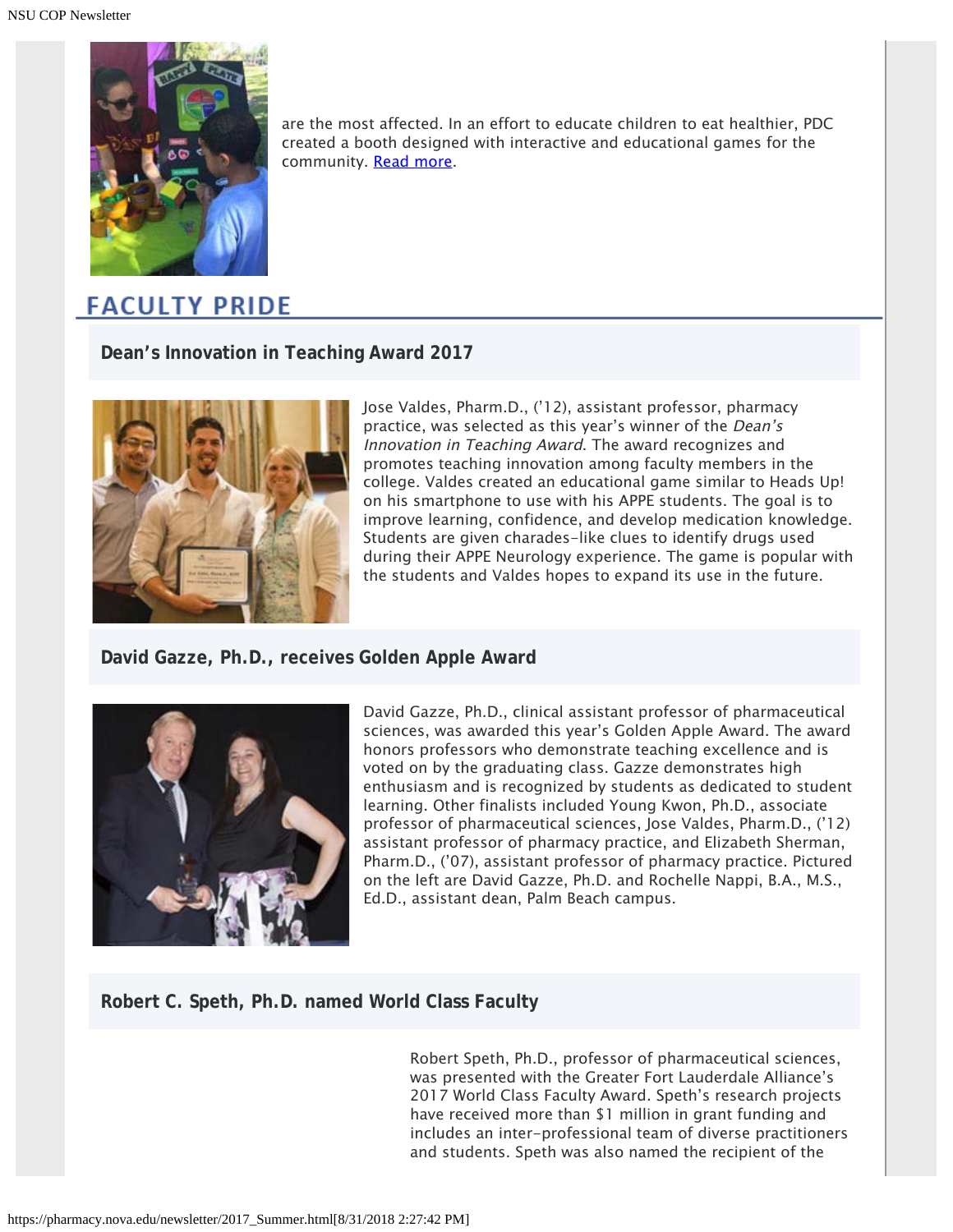

2016 NSU Provost's Research and Scholarship Award which honors a faculty member who has demonstrated significant achievement in support of the university's mission to foster scholarship, intellectual inquiry, and academic excellence. [Click here.](https://nsunews.nova.edu/nsu-professor-named-world-class-faculty-at-greater-fort-lauderdale-alliance-mid-year-luncheon/)

# **ALUMNI PRIDE**

#### **Alumnus appointed to HHS**



John Michael O'Brien, Pharm.D. ('00) was appointed as Deputy Assistant Secretary for Health Policy at the U.S. Department of Health and Human Services (HHS) in the Trump Administration. Responsibilities include conducting policy, economic and budget analyses, assist in the development and review of regulations, budgets, and legislation, and publish research evaluations, and analysis of key health policy priorities.

#### **Alumnus increasing student's involvement in FLASCO**



Jorge Joanh García, Pharm.D. ('10), M.S., M.H.A., M.B.A. ('10), director of pharmacy, Oncology Services, Memorial Healthcare System is working with the Florida Society of Clinical Oncology (FLASCO) to increase pharmacist involvement in the organization. As a result of that effort, pharmacy professionals can now become FLASCO members. In collaboration with other community partners, FLASCO also led very successful annual pharmacy education programs during the fall meetings. A part of our pharmacy growth strategy includes increasing pharmacy students' and pharmacy residents' attendance. With that goal, FLASCO worked hard to gain support to sponsor pharmacy students for this meeting and they succeeded in that regard. Thanks to his efforts, Pharm.D. students from four Florida universities,

including Aixa Guadarrama ('17), Ahmed Seweid ('18) and Kevin Corneille ('20) from NSU COP were awarded Travel Awards to this year's FLASCO Spring Session.

#### **Preceptor of the Year Awards**

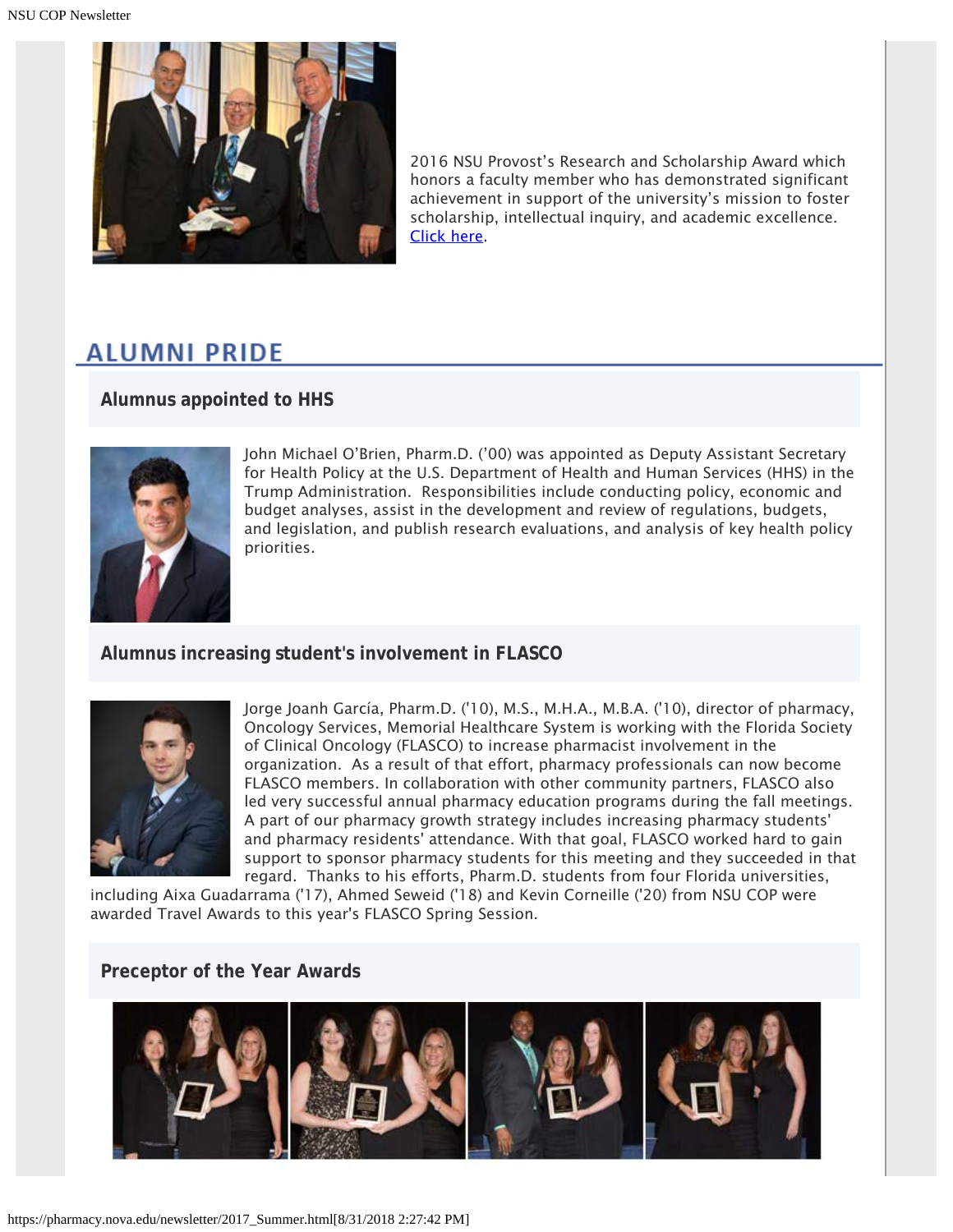Each year the graduating class selects four outstanding preceptors and recognizes them at the annual Senior Awards Dinner Dance. This year four NSU COP alumni were recognized as outstanding preceptors: Rhoda Alarachi, Pharm.D. ('03), IPPE Community at Walgreens, Caroline Zacur Taazieh, Pharm.D. ('97), BCPS, BCCCP, IPPE Health Systems/Pharmacy Services at Jackson North, Chay Reid, Pharm.D. ('05), BCPS, BCCP, APPE at Jackson South, and Kalumi Ayala, Pharm.D. ('05), AAHIVP, TTS, APPE Faculty Preceptor at Nova Southeastern University. Award recipients are pictured above with Jennifer Steinberg, Pharm.D., director of experiential education, and Stacey Maravent, Pharm.D.('02), director of experiential education.

#### **LeadersRx Speakers Series**



Left to right: Scott Kjelson, Cristina Celdran, Lisa Deziel, and Armando Bardisa

**Births** 



Leroy Koh, Pharm.D. ('17) and wife Lisa, welcome a son, Landon, in Singapore. This is the first child for Koh and Lisa.



and network.

Shirin Madzhidova, Pharm.D. ('13), clinical assistant professor of pharmacy practice, welcomed her princess Ayala Sofia on May 22.



The college held its second Leaders Rx Speakers Series in April. The series engages students in opportunities within the pharmacy profession, and encourage innovation and entrepreneurship. Alumni speakers Armando Bardisa, Pharm.D. ('97), founder and CEO, SMP Pharmacy Solutions and Cristina Celdran, Pharm.D. ('07), customer care operations clinical manager, Walgreens Clinical, shared their valuable insight and knowledge with students. The series will continue throughout the year to provide opportunities for speakers and students to share ideas, innovations,

Shima Werdy, Pharm.D. ('17) gave birth to a beautiful baby girl on Sunday May 21, days after receiving her degree. This is the second daughter for Werdy and husband Mutasem Rawas-Qalaji, Ph.D., associate professor of pharmaceutical sciences.

#### Tell us your story

**Email your updates and stories to [copalumni@nova.edu.](mailto:copalumni@nova.edu) Please include one or two high resolution photos when possible.**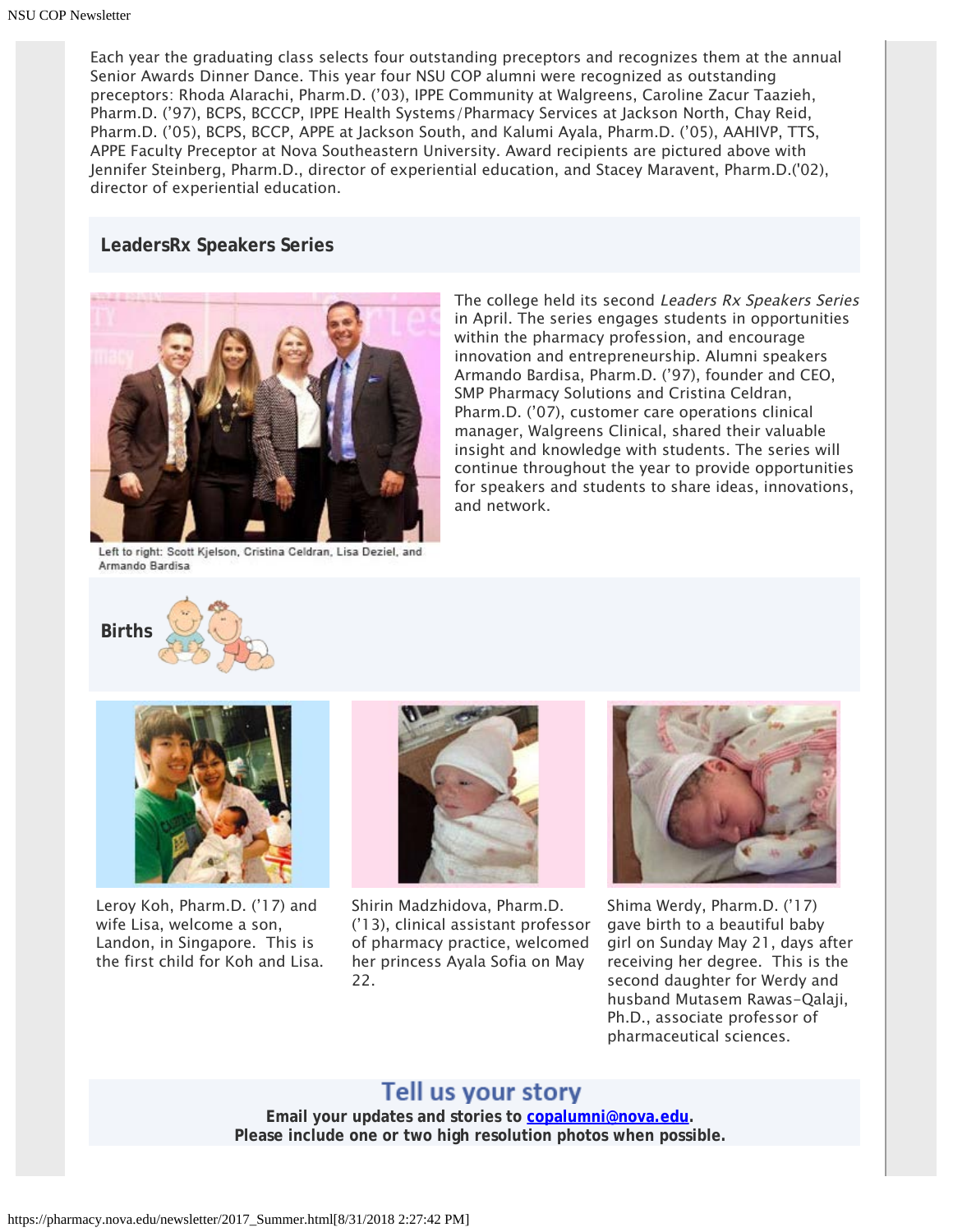# **GLOBAL PRIDE**

#### **College hosts exchange visiting professor and student from Slovakia**



This spring, NSU COP, in collaboration with the Erasums Programme, hosted Magdaléna Kuželová, Ph.D., from Comenius University in Bratislava, Slovak Republic. Kuželová spent two weeks alongside Ana Castejon, Ph.D., associate professor of pharmaceutical sciences, giving lectures, meeting with faculty, residents, and students sharing her experience and research activities. [Read more.](https://nsunews.nova.edu/nsu-college-of-pharmacy-hosts-visiting-professor-from-slovakia/)

This Summer NSU COP will continue its commitment to global education hosting Ph.D. student Erik Puchoň from Comenius University in Bratislava. Erik will spend 3 months under the tutelage of COP faculty conducting research, attending lectures, and participating in college activities which will enhance his clinical education and lend towards his doctorate thesis "Pharmacotherapeutic risk in relation with

prescribing". Puchoň will also have the opportunity to attend the Florida Pharmacy Association and the Florida Society of Health-System Pharmacists meetings in Orlando this summer. The Erasmus Programme provides exchange options for faculty and students to study abroad for a period of up to three months.

#### **Students Shine on Guatemala Inter Professional Mission Trip**



Seven COP students participated in this year's mission trip, in collaboration with Jose's Hands, Emmaus Medical Mission, Inc., and Misioneros Del Camino. The mission provides outreach opportunities for medical professionals serving orphaned, abandoned, and malnourished children of Guatemala. This five day inter professional experience provided students the opportunity to use their pharmacological and patient counselling skills and knowledge to help over 1,100 patients and provide medication and vitamins free of charge. Alex Miranda, founder and executive director at Jose's Hands, said "the doctors continue to say how much smoother the entire mission" was with the participation of the COP students. Hetal Patel ('18), said the experience was life changing. The team was able to counsel patients, recommend medications, and provide information and guidance to the medical and dental teams on drug therapies, in addition to helping with projects around the compound. This July students will have the opportunity to serve once again in the

Dominican Republic with the organization.

#### **Connecting with Alumni in Saudi Arabia**

Mutasem Rawas-Qalaji, Ph.D., associate professor of pharmaceutical sciences and director of the Center for Drug Discovery and Development (CD3) represented the College at the International Exhibition and Conference on Higher Education in Riyadh, Saudi Arabia in April. In addition to meeting prospective students interested in programs at NSU and the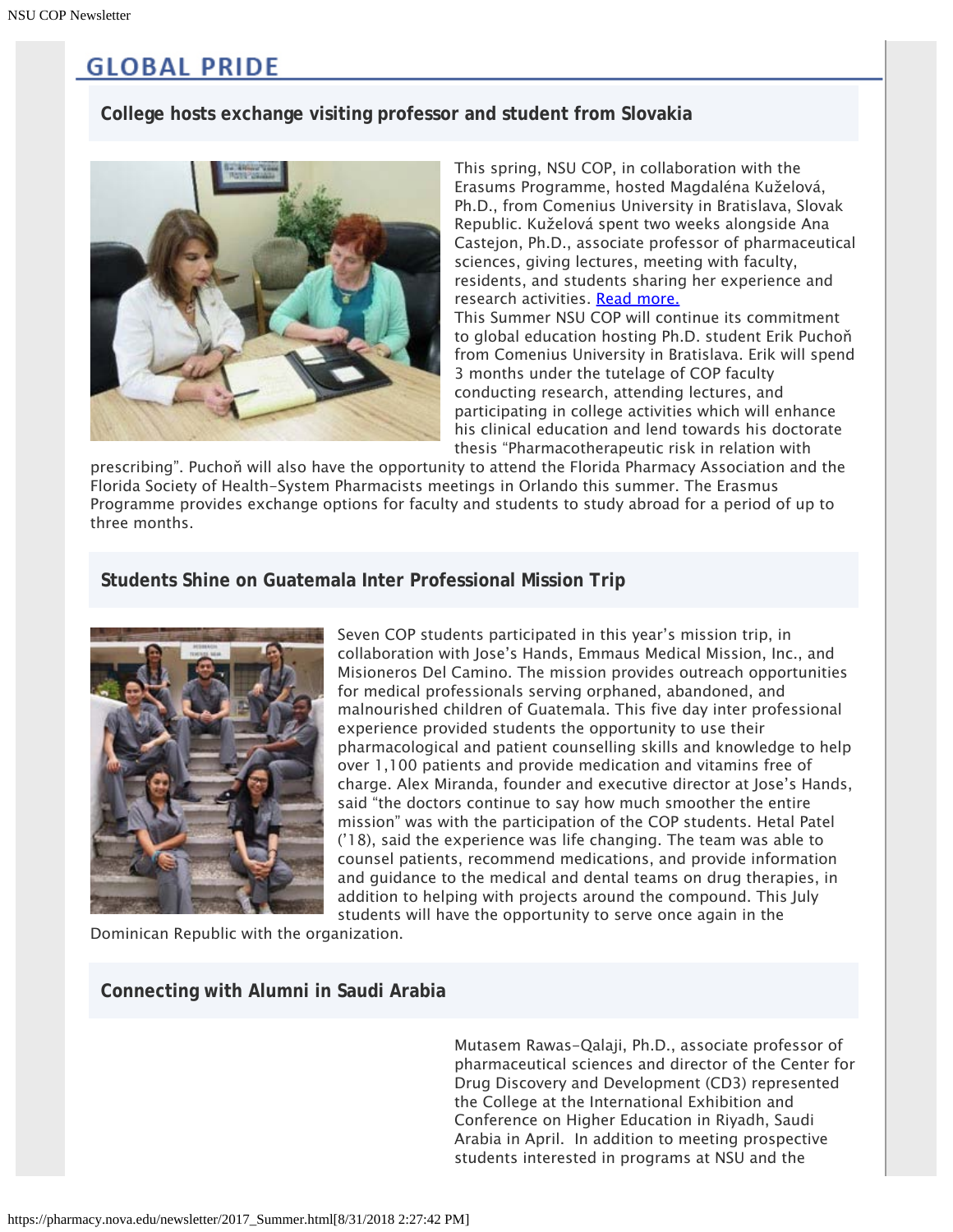

Anthony J. DeNapoli, Ahmad Noor and Mutasem Rawas-Qalaji

College of Pharmacy, he connected with alumni from Saudi Arabia and the Gulf countries. Pictured are Anthony J. DeNapoli, Ed.D., associate dean of international affairs, alumnus Ahmad Noor, Ph.D. ('15), assistant dean, King Abdul Aziz University, and Rawas-Qalaji.

### **NSU PRIDE**

**U.S. News & World Report ranking**



U.S. News & World Report ranked NSU #214 out of the National colleges and universities in the U.S. Additionally, the publication ranked three of the university's online programs among the top in the country: nursing, criminal justice, and education. [Read more](https://nsunews.nova.edu/u-s-news-world-report-ranks-three-nsu-programs-among-the-nations-best/).

#### **NSU on Forbes' America's Best Employers 2017 List**



Several South Florida companies have landed on Forbes America's Best Employers 2017 list. The list looks for companies with the most satisfied employees. Forbes divided the list into two groups: midsize employers with 1,000 to 5,000 employees and large employers with more than 5,000 employees. Nova Southeastern

University was ranked No.133 on the midsize employers list. [Click here to see the full list](http://www.bizjournals.com/southflorida/news/2017/05/11/royal-caribbean-ryder-and-9-other-s-fla-companies.html).

**Realizing Potential**



Help support the College of Pharmacy student scholarships and research. To find out more about what the college is doing [click here](https://www.nova.edu/publications/realizingpotential/pharmacy/). To donate to the College [click here](https://realizingpotential.nova.edu/give/index.html?area=Research&designation=AutoNation%20Institute%20for%20Breast%20and%20Solid%20Tumor%20Research), and remember to select College of Pharmacy for your donations. For more information on how to donate or be involved, contact us at [copalumni@nova.edu](mailto:copalumni@nova.edu).

# **UPCOMING EVENTS**

- June 3 -7 -American Association of Health-System Pharmacists Annual Meeting, Minneapolis, MN <http://www.ashp.org/>
- July 13-16 Florida Pharmacy Association 127th Annual Meeting, Orlando, Florida <http://www.pharmview.com/> (NSU COP Alumni Reunion 5 - 7 pm, July 14, J.W. Marriott Orlando Grande Lakes)
- July 15-19 American Association of Colleges of Pharmacy Annual Meeting in Nashville, TN <http://www.aacp.org/Pages/Default.aspx>